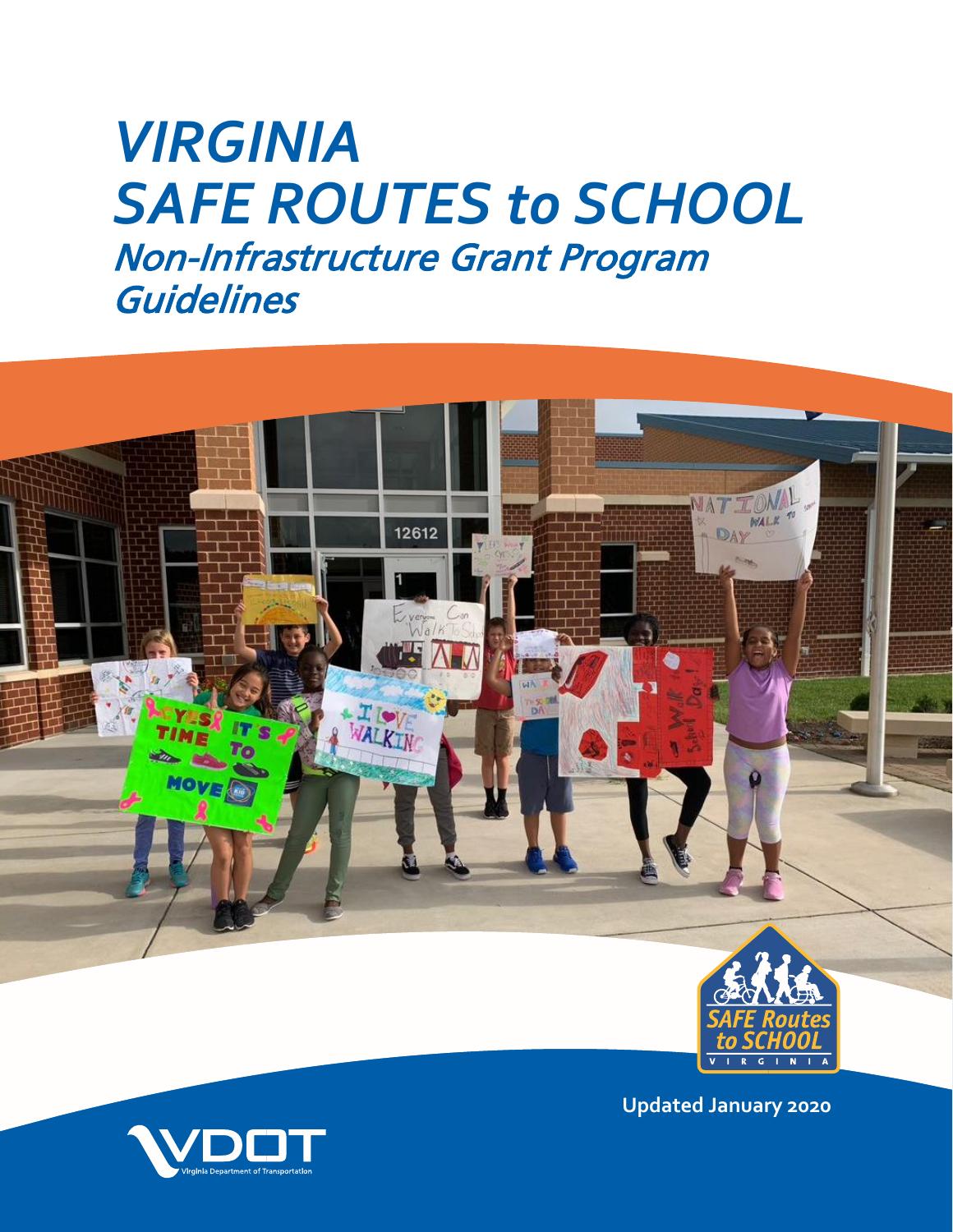## Virginia Safe Routes to School Non- Infrastructure Grant **Program Guidelines**



## **TABLE OF CONTENTS**

| The "5 E's" - The Comprehensive Nature of Safe Routes to School 2 |  |
|-------------------------------------------------------------------|--|
|                                                                   |  |
|                                                                   |  |
|                                                                   |  |
|                                                                   |  |
|                                                                   |  |
|                                                                   |  |
|                                                                   |  |
|                                                                   |  |
|                                                                   |  |
|                                                                   |  |
|                                                                   |  |
|                                                                   |  |
|                                                                   |  |
|                                                                   |  |
|                                                                   |  |
|                                                                   |  |
|                                                                   |  |
|                                                                   |  |
|                                                                   |  |

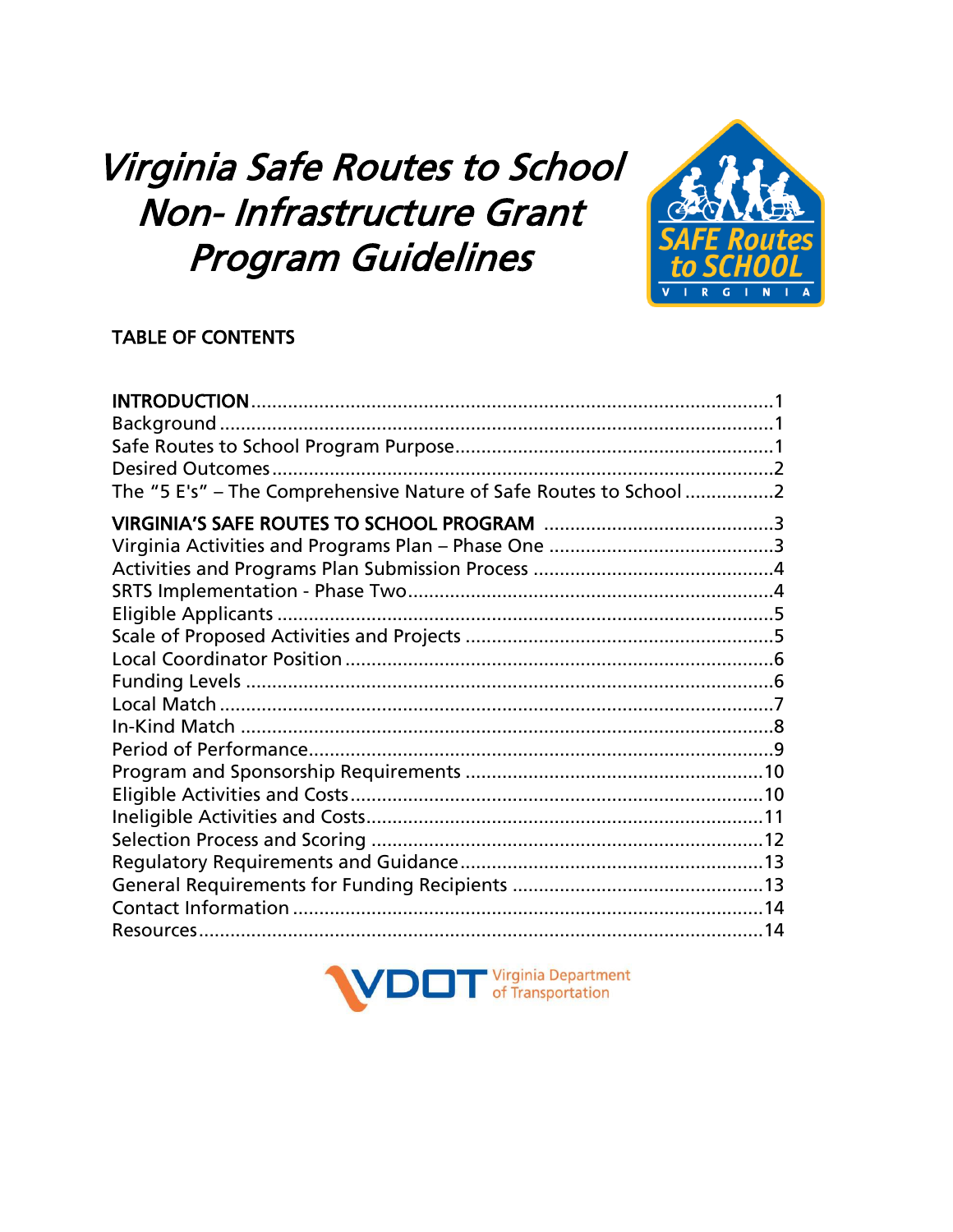## **INTRODUCTION**

These guidelines provide information about funding opportunities under the Virginia Department of Transportation's Safe Routes to School (SRTS) Program. After a brief introduction to SRTS, its purpose, benefits and comprehensiveness, these guidelines describe the Activities and Programs Plan, eligibility, the application and selection processes, and requirements for managing a VDOT-funded SRTS program. To learn more about Safe Routes to School programs in general, visit the [National Center for Safe Routes to School](http://www.saferoutesinfo.org/) website. For a glossary of commonly used terms in SRTS materials, visit the [Virginia SRTS Program](http://www.virginiadot.org/saferoutes) website. The [resources](http://www.virginiadot.org/programs/srsm_links_and_resources.asp) section includes web addresses linked in the document as well as other SRTS information.

## **BACKGROUND**

In less than a generation, the United States has experienced a dramatic change in the way children travel about their communities. In 1969, about half of all students walked or bicycled to school. Today, however, the story is very different. Fewer than 15 percent of all school trips are made by walking or bicycling, one-quarter are made on a school bus, and over half of all children arrive at school in private automobiles. The results have been costly both in terms of dollars and impacts to our health:

- School traffic can account for 25% of morning traffic, leading to traffic snarls and decreased safety around schools.
- School transportation operating costs in the U.S. exceed \$14 billion annually, accounting for the second biggest cost in school budgets behind salaries.
- Nationally, more than one third of school-aged children are overweight or obese as a result of poor diet and lack of physical activity.

One of the best ways to address all of these issues is to increase opportunities for regular, routine physical activity such as walking and bicycling to school. The SRTS Program involves schools, students, parents and advocacy organizations at the grassroots level in an effort to improve conditions for children in kindergarten through eighth grade (K-8) so that they may arrive at school safely and under their own power.

## **SAFE ROUTES TO SCHOOL PROGRAM PURPOSE**

The Safe Routes to School Program is a federally-funded program created by [Section 1404 o](http://safety.fhwa.dot.gov/saferoutes/legislation.htm)f the 2005 Safe, Accountable, Flexible, Efficient Transportation Equity Act: A Legacy for Users (SAFETEA-LU). As written in SAFETEA-LU, the purpose of the SRTS program is:

*(1) to enable and encourage children, including those with disabilities, to walk and bicycle to school;*

*(2) to make bicycling and walking to school a safer and more appealing transportation alternative, thereby encouraging a healthy and active lifestyle from an early age; and*

*(3) to facilitate the planning, development, and implementation of projects and activities that will improve safety and reduce traffic, fuel consumption, and air pollution in the vicinity of schools.*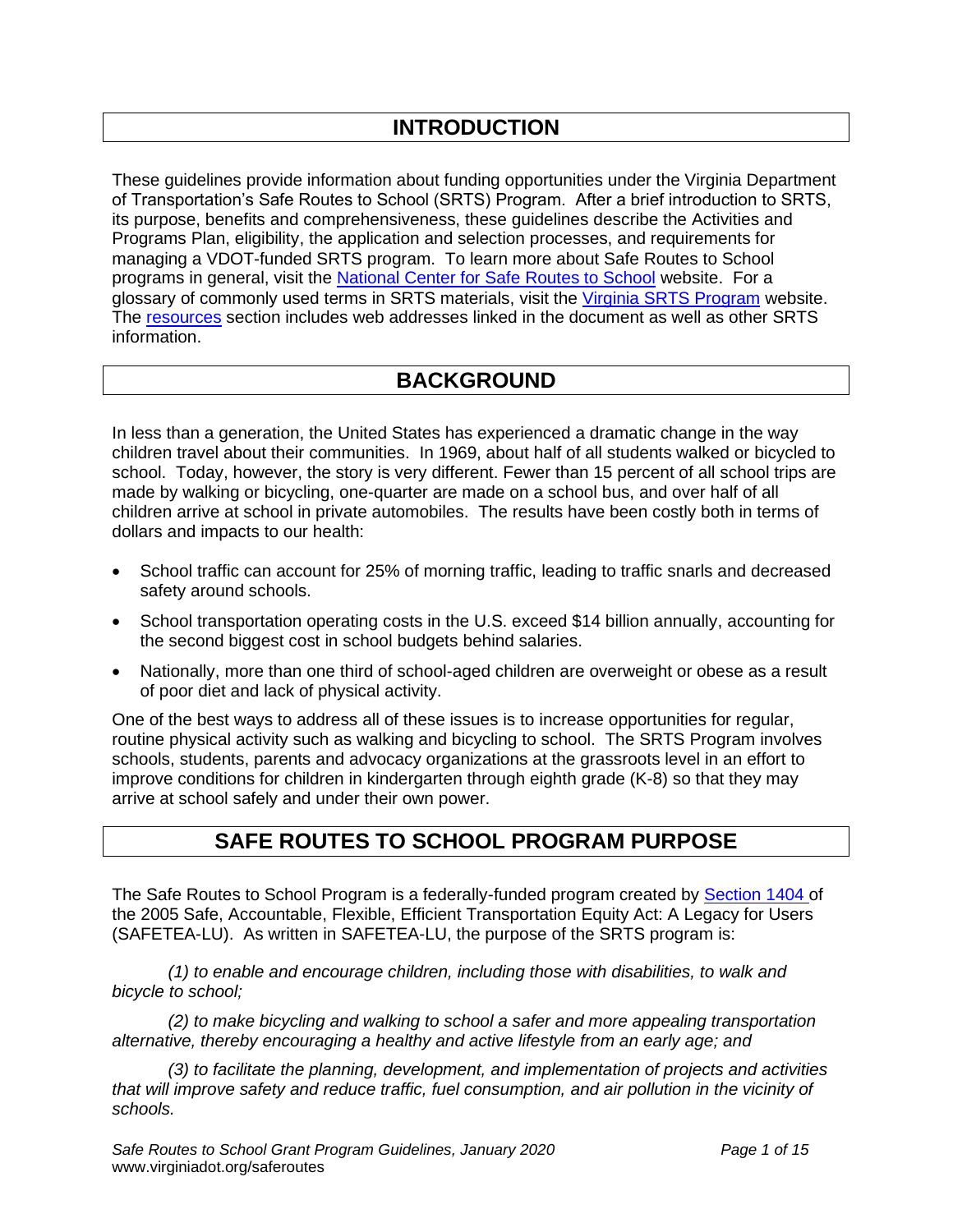## **DESIRED OUTCOMES**

Safe Routes to School is a cross-cutting program. There are many possible outcomes as a result of successfully implementing projects and activities at the state and local level. Desired outcomes of the Safe Routes to School Program include:

- Increased bicycle, pedestrian, and traffic safety
- More children walking and bicycling to and from schools
- Decreased traffic congestion
- Improved childhood health
- Reduced childhood obesity
- Encouragement of healthy and active lifestyles
- Improved air quality
- Reduced fuel consumption
- Increased community security
- Enhanced community accessibility
- Increased community involvement
- Improvements to the physical environment that increase the ability to walk and bicycle to and from schools
- Improved partnerships among schools, local municipalities, parents, and other community groups, including non-profit organizations
- Increased interest in bicycle and pedestrian accommodations throughout a community

## **THE "5 E's" – THE COMPREHENSIVE NATURE OF SRTS**

The Federal Highway Administration (FHWA) recommends that SRTS efforts at the local level incorporate – directly or indirectly – five components, often referred to as the "5 E's", namely:

**Education** – Teaching children about the broad range of transportation choices, instructing them in important lifelong bicycling and walking safety skills, and launching driver safety campaigns in the vicinity of schools.

**Enforcement** – Partnering with local law enforcement to ensure traffic laws are obeyed in the vicinity of schools (this includes enforcement of speeds, yielding to pedestrians in crossings, and proper walking and bicycling behaviors), and initiating community enforcement such as crossing guard programs.

**Encouragement** – Using events and activities to promote walking and bicycling.

- **Engineering** Creating operational and physical improvements to the infrastructure surrounding schools that reduce speeds and potential conflicts with motor vehicle traffic, and establish safer and fully accessible crossings, walkways, trails and bikeways.
- **Evaluation** Monitoring and documenting outcomes and trends through the collection of data, including before and after the improvement(s).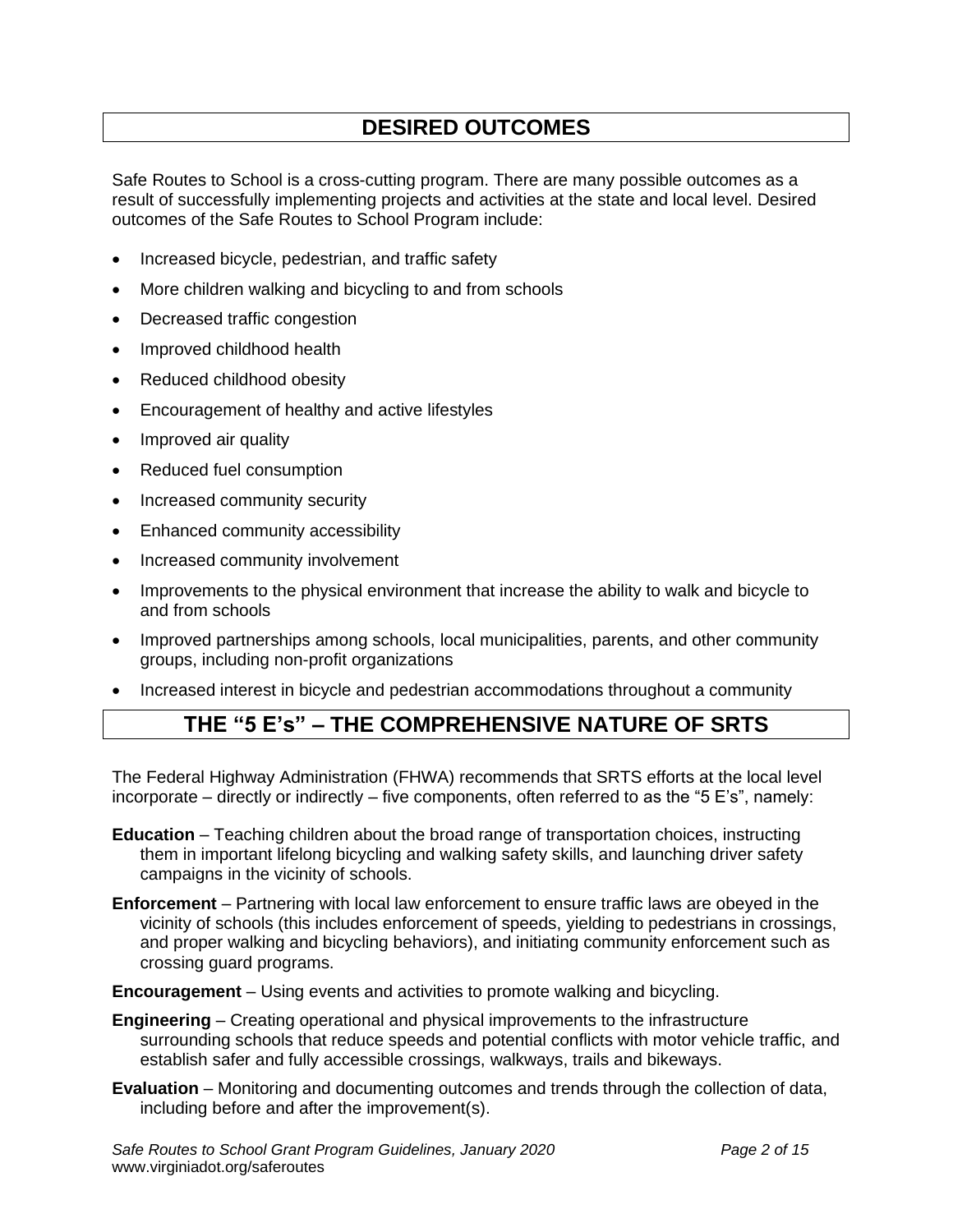## **VIRGINIA'S SAFE ROUTES TO SCHOOL PROGRAM**

The Virginia Department of Transportation is responsible for administering the Safe Routes to School (SRTS) Program in Virginia. The Virginia SRTS Program is funded under a federal aid program. It is based on the [Federal Highway Administration \(FHWA\) Program Guidance for](http://safety.fhwa.dot.gov/saferoutes/index.htm)  [SRTS](http://safety.fhwa.dot.gov/saferoutes/index.htm) (also see web addresses to all links under the resources section of these guidelines).

The Virginia SRTS Program is a phased program. The first phase begins with the local development of a SRTS Activities and Programs Plan (APP). In the second phase, after approval of the APP, the SRTS Program provides funding to participating school divisions, localities and other eligible entities through a competitive application process. The program is designed to facilitate the development of partnerships among schools and local governments for the planning and implementation of successful SRTS initiatives. A detailed list of eligible projects and activities for non-infrastructure categories appears later in these guidelines. Key features of the Virginia SRTS Program include:

#### Phase I – Activities and Programs Plan

- An Activities and Programs Plan worksheet and reference guide are available for schools and communities seeking to design a local Safe Routes to School program.
- Only those schools, projects and activities included in an approved APP are eligible for funding.

#### Phase II – Safe Routes to School Implementation of Program Elements and Projects

- Once an APP has been approved by the VDOT SRTS Program, funding to implement noninfrastructure SRTS activities that are (1) identified in the plan and, (2) associated with an eligible school (K-8th grade), is available through a competitive application process.
- SRTS is a locally-administered reimbursement program. Selected project sponsors are reimbursed by VDOT. SRTS program elements and projects are funded at either 100% with no local match required or with a 20% match requirement if a benefiting school division has previously received grants covering a span of three school years or more.

## **PHASE ONE -- VIRGINIA ACTIVITIES AND PROGRAMS PLAN**

Planning is the first phase of any SRTS effort. The Activities and Program Plan (APP) outlines a school or community's intentions for making travel to and from school more sustainable and safe. Schools and communities create their own unique APP. A completed plan must be submitted to and approved by VDOT in advance of any funding request. The Virginia APP Reference Guide and Template, containing the relevant information needed in order to complete an APP, are provided on the Virginia [SRTS Program](http://www.virginiadot.org/saferoutes) website or from the Virginia SRTS Coordinator. **The template is designed for a single school, but may be adjusted to fit more schools.**

The purpose of the APP is to help schools and communities develop the framework for a comprehensive SRTS program by (1) identifying the needs, issues, and impediments facing communities in the attempt to increase the number of students who bike or walk to school; and (2) developing strategies to address these issues and achieve increased participation in safe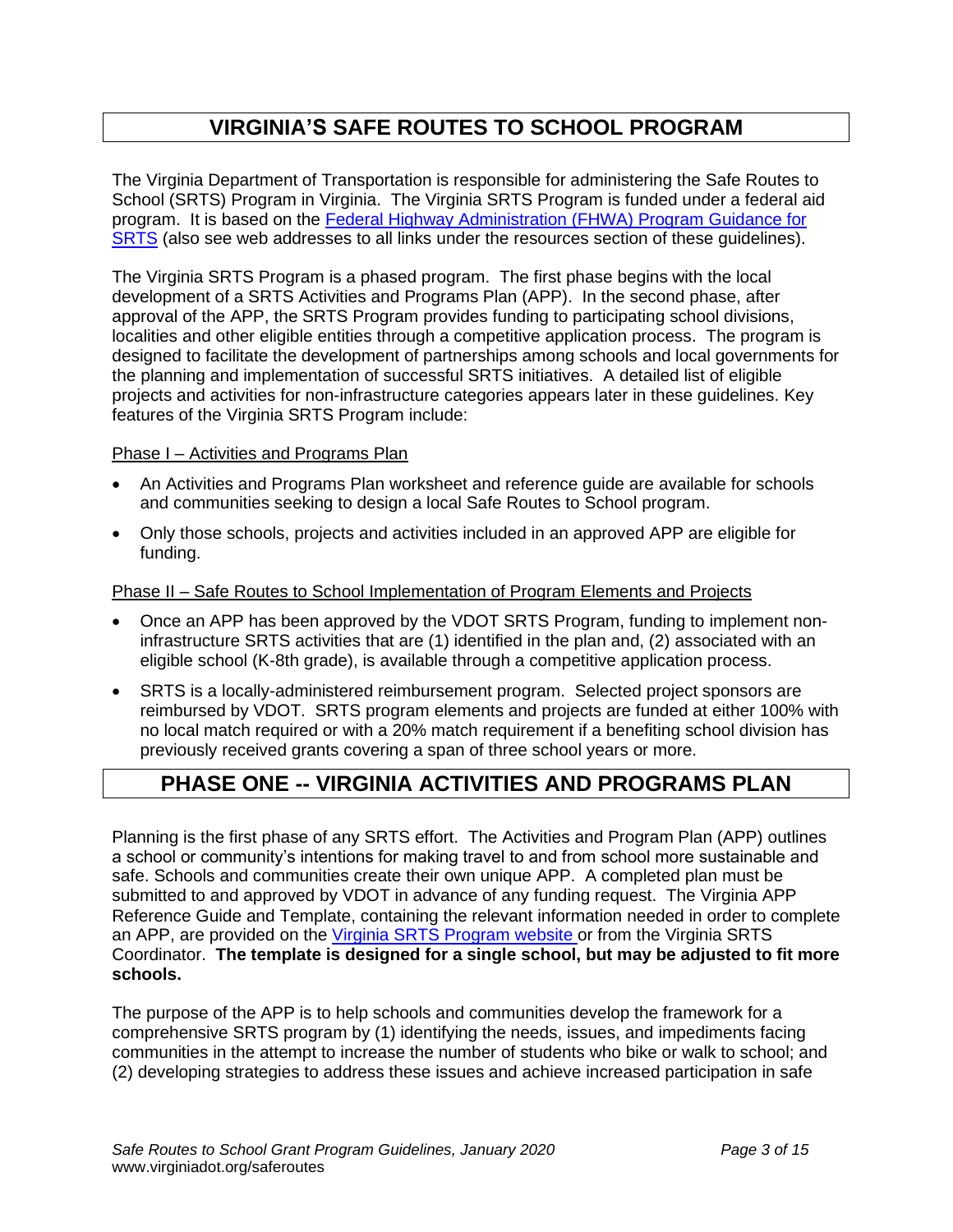biking and walking. Local SRTS programs must consider all five major components, referred to as the "5 E's". However, engineering solutions do not need to be included in the APP.

## **ACTIVITIES AND PROGRAMS PLAN SUBMISSION PROCESS**

The criteria for approval of the APP for use in the SRTS grant application process includes:

- Completion of all sections
- Endorsements by the school and school division (and where necessary, the local government)
- A comprehensive final plan of action.

The plan's content is detailed in the Virginia APP Reference Guide and Template. Any activities for which VDOT SRTS funding is being sought must be included in an up-to-date and VDOTapproved APP. Formal resolutions and letters of support will be required to accompany funding applications. It is recommended that resolutions and letters be included in the APP as well, but this is not required.

The completed APP should be submitted to the SRTS Coordinator by the method and dates included in the SRTS application schedule. Plans can be submitted for comment at any time prior to the final date for preliminary review.

After an APP has been approved for use in the SRTS grant application process, it should be updated annually to reflect any work done. For example, if a community creates a plan that focuses on a specific problem site and is able to obtain funding (SRTS or otherwise) to correct the problem, the community should update the APP to reflect the improvements before resubmitting it for a future grant cycle. Changes to school or division administration would require new letters and/or resolutions of support as well. A revised plan can be submitted for future application cycles.

## **PHASE TWO – SRTS IMPLEMENTATION**

After a school or community has completed an APP, funding is available for implementation of the plan through the SRTS grant process. The remainder of this document includes important information about eligibility and how to apply for Safe Routes to School funding for noninfrastructure improvements.

**Non-infrastructure program elements** are one or more related activities that educate or encourage safe walking and bicycling for students. They generally take the form of an activity or program such as in-school safety education, public outreach activities, traffic enforcement, education on the benefits of walking and bicycling, and other related activities.

Funding is also available for SRTS infrastructure projects through the Transportation Alternatives Program (TAP), which is managed by VDOT's Local Assistance Division. Infrastructure projects improve the physical or walking and bicycling "built environment" around schools. This can include many physical improvements such as installing sidewalks or crosswalks, installing pedestrian traffic signals, or slowing traffic near schools.

You can find more information about TAP on the Local Assistance Division's [website.](http://www.virginiadot.org/business/prenhancegrants.asp)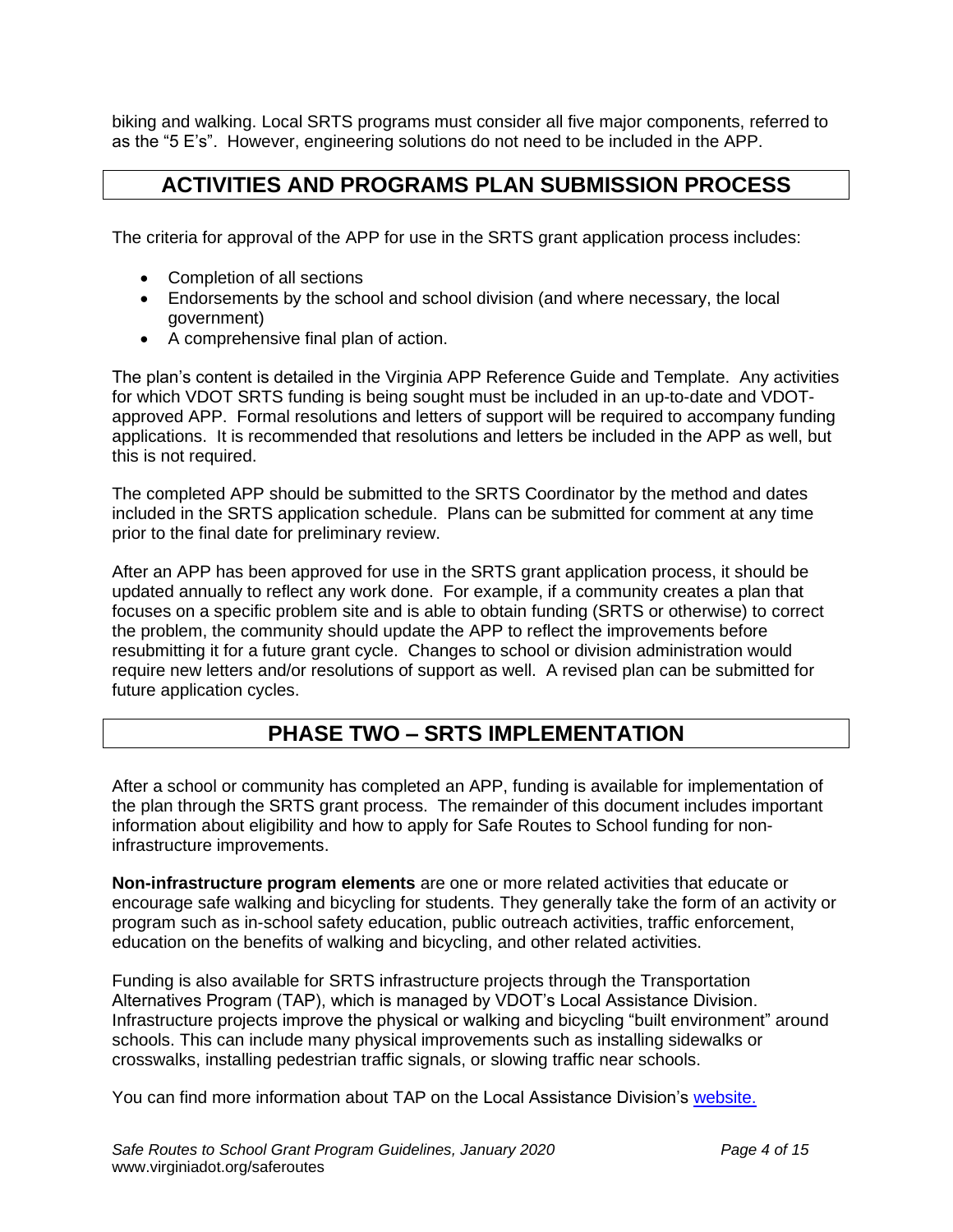## **ELIGIBLE APPLICANTS**

This section describes who is eligible to apply for Virginia SRTS Program funding:

**Type of Sponsors:** Any individual or organization is eligible to lead the effort to create the plan but, as described in the APP Template, the effort must include a team of stakeholders and must demonstrate support by the schools. The organization or agency administering the program or project must apply as the Sponsoring Agency. The Sponsoring Agency will act as the fiscal agent for all programs/projects and will front the initial funds. The entities who may apply for funding include:

- Schools (public and private)
- School divisions
- Local governments (cities, counties, or towns)
- Regional and state agencies working on behalf of a school or schools
- Non-profit 501(c)(3) organizations working on behalf of a school or schools

Note: VDOT will not consider multiple applications from within the same school division. If more than one school within a division is considering applying, the two schools must coordinate with the division to create a single application.

**Activities and Programs Plan Completed and Approved:** A completed plan must be submitted to and approved by the VDOT SRTS Coordinator in advance of any funding request.

**Grade Levels**: Programs and projects on behalf of participating schools with students in kindergarten through  $8<sup>th</sup>$  grade (K-8) are eligible.

**Schools**: Both public and private schools are eligible to receive SRTS funding or benefit from it.

**Local Match:** Any school division that has already received three multi-school SRTS noninfrastructure grants will now be required to provide a local match of 20% of the total project cost as part of their budget in order to be eligible for additional grants. See the section below*, Local Match.*

See the Local Match section for more information about matching requirements.

## **SCALE OF PROPOSED PROGRAM ELEMENTS OR PROJECTS**

#### **SRTS Non-Infrastructure Proposed Elements (related activities)** may serve schools at several different levels:

- Single school
- Multiple schools in a school division
- All schools within a school division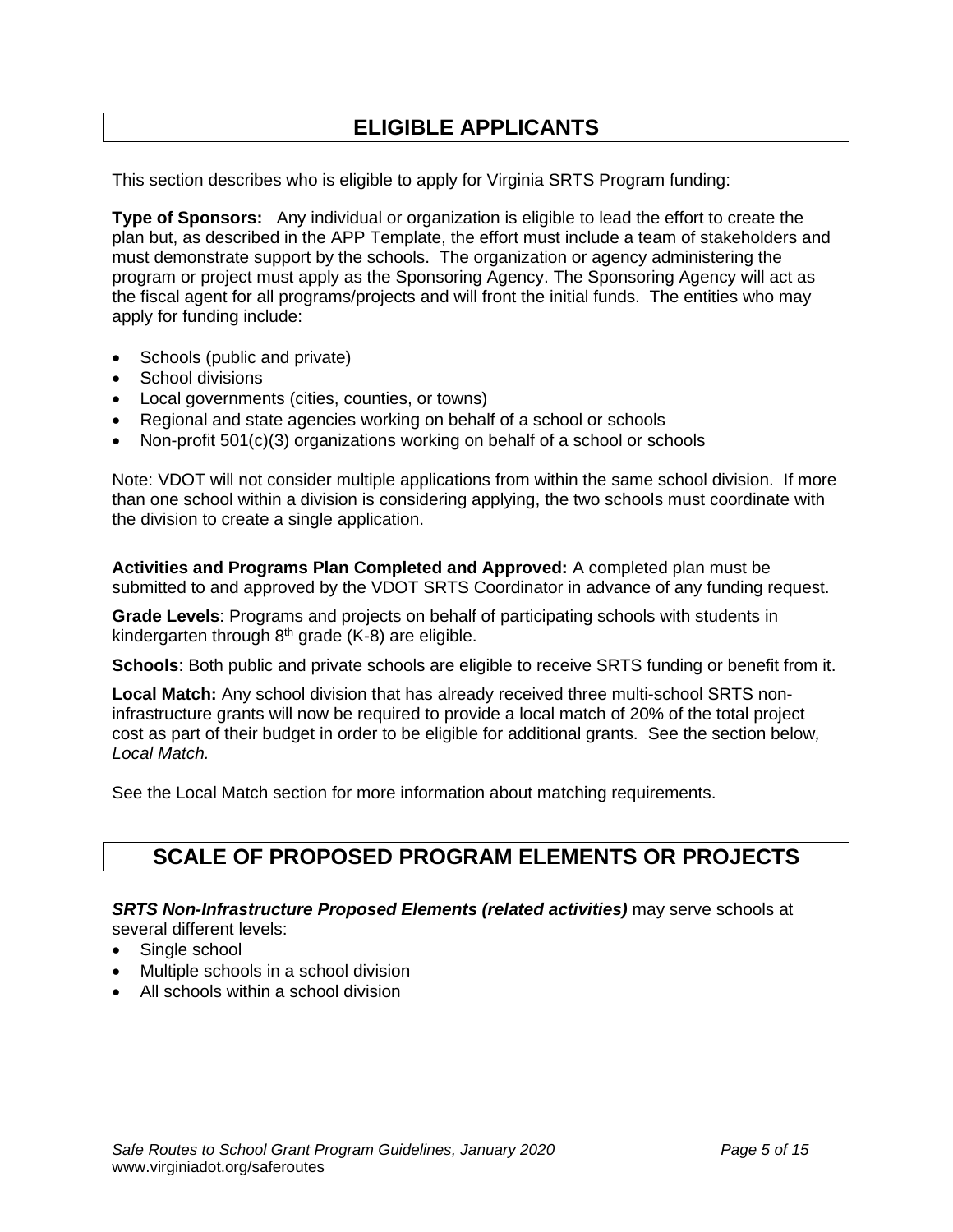## **LOCAL SRTS COORDINATOR POSITION**

Multi-school and division-wide applications are eligible to request funding for a local coordinator position. Eligibility is based on the number of schools included in the application, as follows:

- 10 or more schools: Full-time eligible
- 3-9 schools: Part-time eligible
- Fewer than 3 schools: Not eligible for a coordinator position

The coordinator position is intended to direct the start-up of a SRTS program for an entire city, county, school division (3 or more participating schools) or region, for the identified noninfrastructure elements in the Activities and Programs Plan. Local coordinators direct the efforts of numerous stakeholders and volunteers, and manage the process for implementation at the local or regional level. Requests for funding a local coordinator will be evaluated as part of the non-infrastructure grant application process. **The position is time-limited and funding should not supplant existing funding for staff that is already responsible for these types of activities.**

Local coordinators are required to attend up to two in-person trainings during the school year, as well as monthly conference calls with the Virginia SRTS Program staff and other local coordinators. The meetings allow the VDOT SRTS Program to provide additional training to the coordinators, as well as provide an avenue to share ideas among the local coordinators.

Note: Local SRTS Coordinators are also referred to as "Division Coordinators" or "Area-wide Program Managers". Those titles are sometimes used to distinguish between a coordinator that is employed by a school division and one that employed by another organization, but all perform the same function.

## **FUNDING LEVELS**

The SRTS grant funding limit is \$100,000 per application. The proposed program can exceed that amount but VDOT will only provide funding up to \$100,000. The sponsor is responsible for providing any additional funding. For funding at the maximum level, the program must demonstrate a high level of planning and support and impact numerous schools throughout a school division.

The average request for non-infrastructure elements combined, including all activities and purchases, should be no more than \$5,000 per school. Funding for a coordinator position is not included in the per-school funding limit.

Funding for the local SRTS Coordinator position and related expenses are limited to the following amounts:

- Full-Time: \$52,000
- Part-Time: \$26,000
- Northern Virginia (full-time): \$67,600\*
- Northern Virginia (part-time):\$33,800\*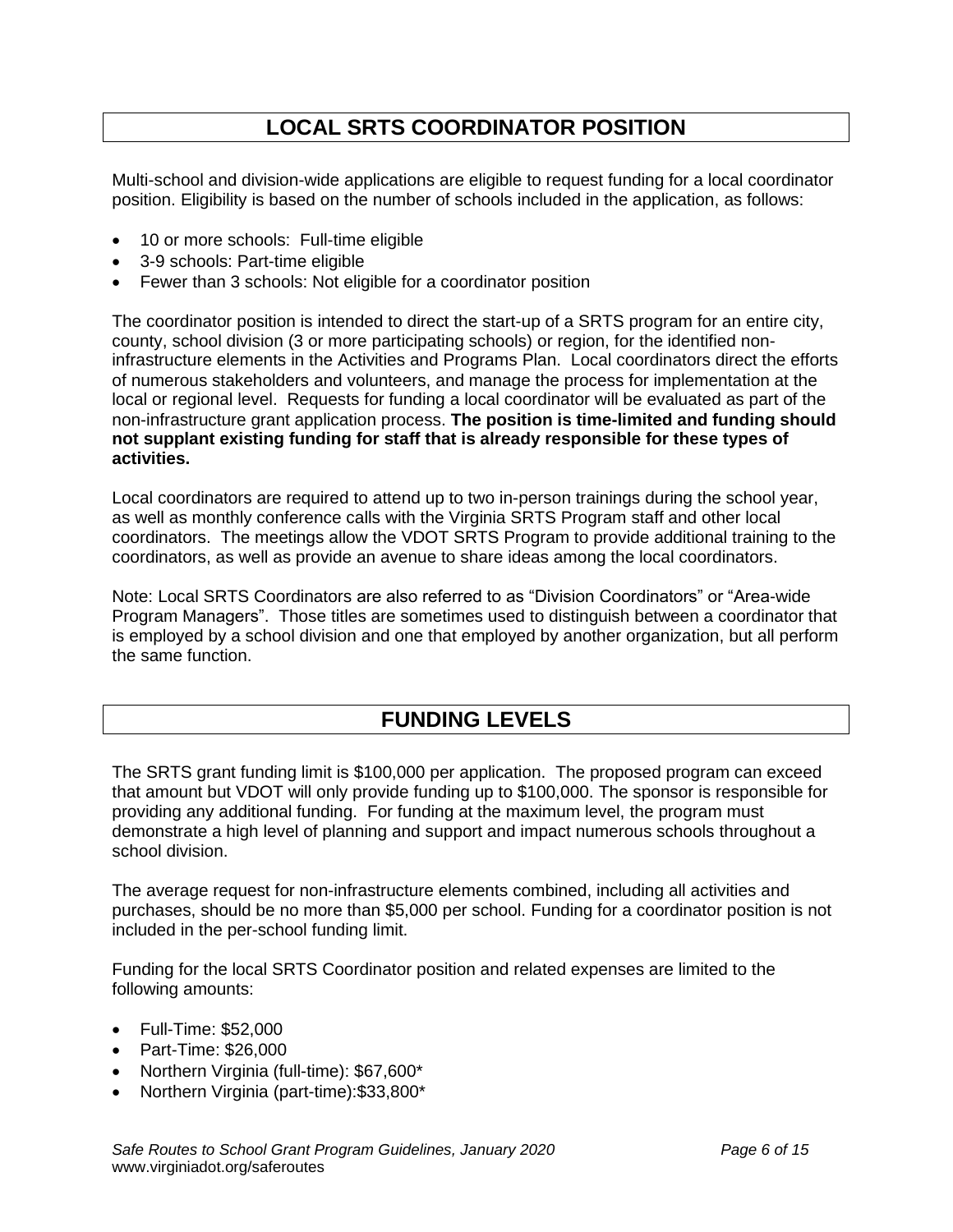*\*Northern Virginia includes Arlington, Alexandria, Fairfax County, Falls Church, Loudoun, Manassas, Manassas Park and Prince William County.*

For example:

A school division in Central Virginia submits an application for 7 schools and a coordinator position. The maximum allowed for that program is \$61,000 (7 schools @ \$5,000 each + \$26,000 for a part-time coordinator position).

A school division in Northern Virginia submits an application for 10 schools and a coordinator position. The application would be capped at the \$100,000 limit (10 schools  $\textcircled{2}$  \$5,000 each + \$67,600 for a full-time position in Northern Virginia = \$117,600).

Funding awards are based on a competitive application process, with funding reserved for strong applications that are well-developed, i.e., including mapping and budgets; impact large numbers of students; and are at schools that strongly support walking and/or bicycling to school. Low cost solutions are encouraged!

The Virginia SRTS Program is a locally-administered reimbursement program. It is federallyfunded and, for new applicants, provides 100% of total funding with no match required. However, applicants are still encouraged to leverage funding from other sources.

Funding may be awarded for the full request or an amount less than the full request. When the funding award is less than the full request, applicants can choose to reduce the scope of their work or support the full scope from other sources. More information on this is provided in the next section, *Local Match*.

## **LOCAL MATCH**

For applicants requesting an additional round of funding **after having received noninfrastructure grants spanning three years through the VDOT SRTS Non-Infrastructure Program**, a local match of 20% of the project cost will be required as part of the project budget. VDOT will reimburse 80% of project expenditures. (Note that the maximum VDOT contribution is \$100,000.) The sponsor will be responsible for covering the remainder through cash or in-kind donations of goods and services.

In order to be applied towards the local match requirement, expenses must be documented and represent legitimate project costs that would otherwise be eligible for reimbursement. The costs must also have been incurred after execution of the project agreement and receipt of federal authorization.

The sponsor must budget for the required local match as part of the grant application. If the approved award is less than the amount requested by the applicant, applicant may either reduce the scope of the work or provide additional funds to cover the full cost. If the approved award is less than the requested amount, the required local match would be reduced as well, based on the lower project cost.

#### **The local match requirement is 20% of the project cost.**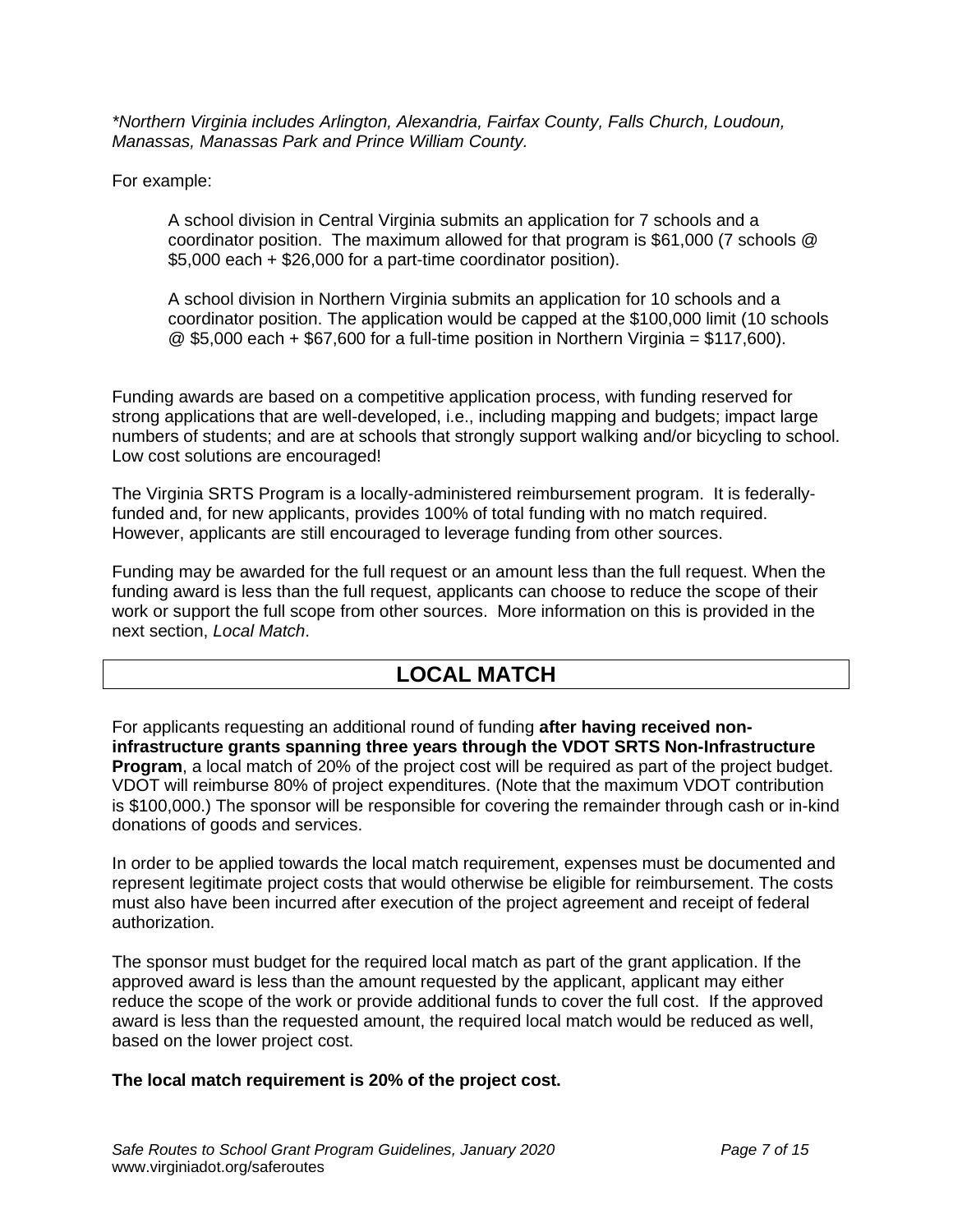Key terms:

- **Amount requested**: Total amount of funding requested in the grant application.
- **Project cost**: Entire cost of the project, up to a maximum of \$125,000, including the grant award and the local match. All costs must meet the criteria for reimbursement, although only a maximum of 80% will be reimbursed.
- **Local match**: The sponsor's financial contribution to the project, at least 20% of the project cost when a local match is required.
- **Award Amount or Grant Amount**: Amount VDOT contributes to the project as a reimbursement, typically 80% of the project cost up to a maximum of \$100,000. It may be less than the amount requested in the grant application. This amount will be determined by VDOT as part of the application process.
- **Extra costs**: Cost not eligible for reimbursement or as a match, typically because they exceed the maximum amount or are for ineligible items or activities. Extra costs are not included in project costs when determining the match.

*Note: If VDOT does not award full requested amount, or if elements of the project are deemed to be ineligible for reimbursement, the project sponsor is responsible for costs that exceed the VDOT award. These costs may be paid for with: local cash funds, other grant funds, transportation funds, private / corporate cash donations or any combination thereof, subject to any rules associated with the chosen funding source. Remember, this is for expenses above and beyond the federal and local match requirement*.

#### **Funding Sources for Match Requirement**

The match requirement can be met using local, state or in some cases, federal funds. This includes other grant funds – for example, community development block grants (CDBG) – or donations. As a general rule, however, sponsors cannot use federal or state transportation funds, including state Revenue Sharing, as a match to federal SRTS funding. Transportation funds – both state and federal – may be used on SRTS projects to pay "extra" project costs as described above, but they cannot be used to fulfill the local match requirement.

It is the sole responsibility of the sponsor to secure local matching funds. Sponsors are encouraged to contact the VDOT SRTS Program Coordinator if they are unsure of the eligibility of a funding source to act as a match.

## **IN-KIND MATCH**

In lieu of cash, the local match requirement can also be fulfilled through the use of in-kind match. These are eligible project activities or items that are donated to the project from an outside source, the value of which is counted towards the local match required of the sponsor. However, it is important that any proposal for using in-kind match is well documented and approved as part of the application. Opportunities to add in-kind matches will be limited once the project is selected and the agreement is executed.

Examples of allowable in-kind match costs include:

- Equipment and supplies used for SRTS activities
- Educational materials
- Promotions, incentives or publicity
- Printing, copying and postage
- Consultant services for education and training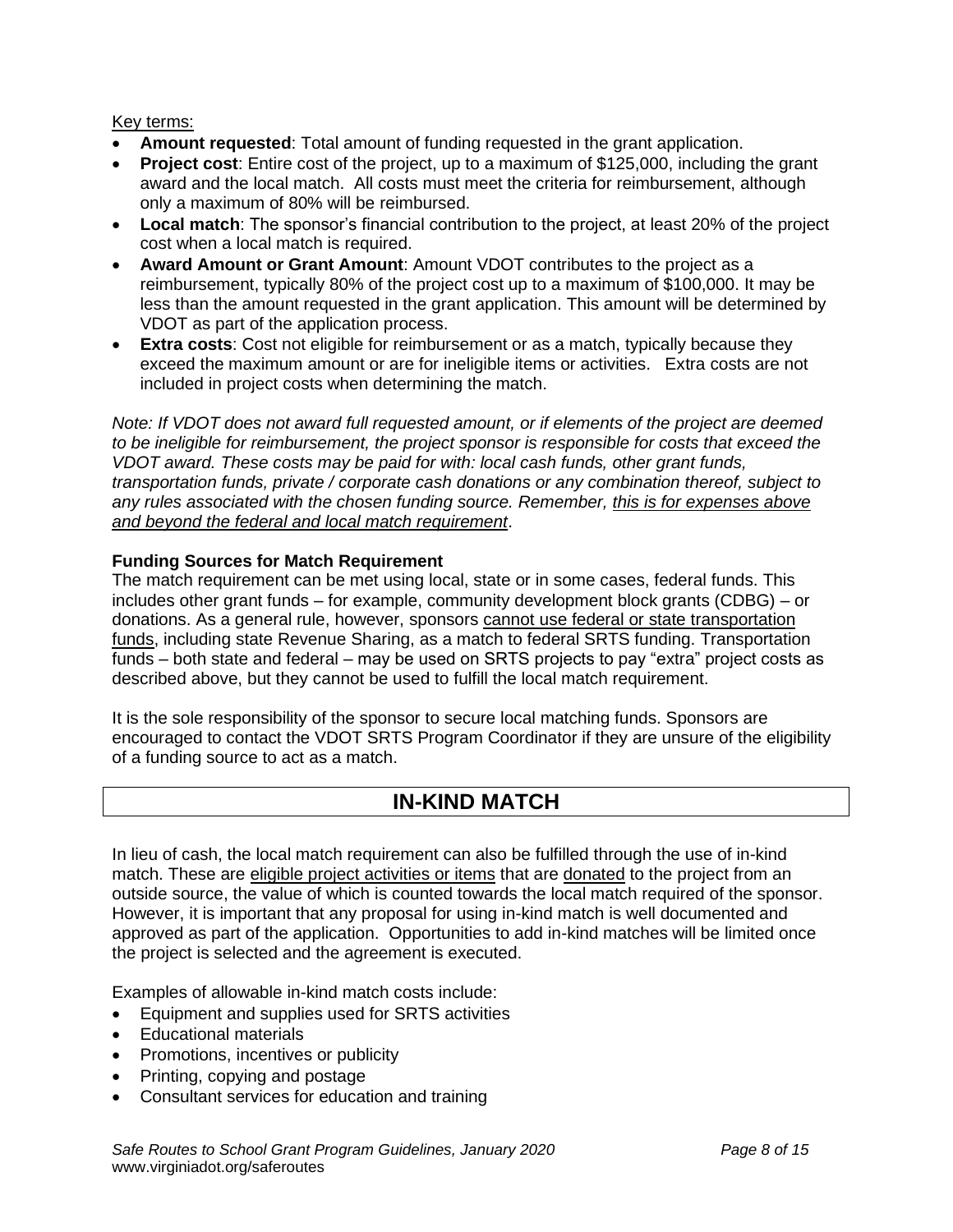- Police and fire and rescue services for enforcement and training
- Volunteer time for services that would otherwise require payment
- The cost to employ a local SRTS coordinator (over and above those covered by the grant)
	- o Salary and benefits
	- o Local Travel
	- o Training/conferences
	- o Administrative expenses
	- o Office supplies and equipment

Examples of items not eligible for in-kind match include:

- Volunteer time for "unskilled" services (services that wouldn't otherwise be paid for (e.g. handing out tokens at a walk to school event)
- Any items not eligible for reimbursement (see below under "Ineligible Activities and Costs")
- Any items that cannot be properly documented (i.e. used equipment)
- Any expenses incurred prior to the Notice to Proceed
- Any expenses not included in the Project Agreement

It is important to note that while the in-kind match must be identified in the application, you should not accept or incur costs for any in-kind services or donations prior to execution of the project administration agreement and federal obligation of funds. Remember that match costs must be otherwise eligible for reimbursement, and work done prior to the execution of the project agreement and receipt of the notice to proceed are not eligible for reimbursement.

If you have questions concerning the eligibility of in-kind match, please contact the VDOT SRTS Program Coordinator.

#### **Documenting In-Kind Match**

- Administrative Time Pay stub or other system documentation showing payment amount; include the task / work being performed
- Donated Service Dated invoice or letter on contributor's letterhead with description and dollar amount of service, indicating that the service was donated.
- Donated Materials Dated receipt or letter on contributor's letterhead with description and dollar amount of materials, indicating that the materials were donated.

#### **Summary of Requirements**

- All expenses, including matches, must be documented receipts, invoices, etc. Anything that isn't properly documented will not be reimbursed or credited as a match.
- Expenses for services cannot be incurred prior to execution of the project agreement.
- "Anticipated" in-kind expenses cannot be used as a match.
- "Extra" in-kind match expenses may be "banked," and carried over to be applied towards the match on future reimbursements.
- In-kind documentation must be submitted for approval on a separate form, prior to or at the same time as the reimbursement request for which the match will be applied.

## **PERIOD OF PERFORMANCE**

If selected, applicants must be able to enter into an agreement with the Virginia Department of Transportation prior to the beginning of the next school year. The period of performance is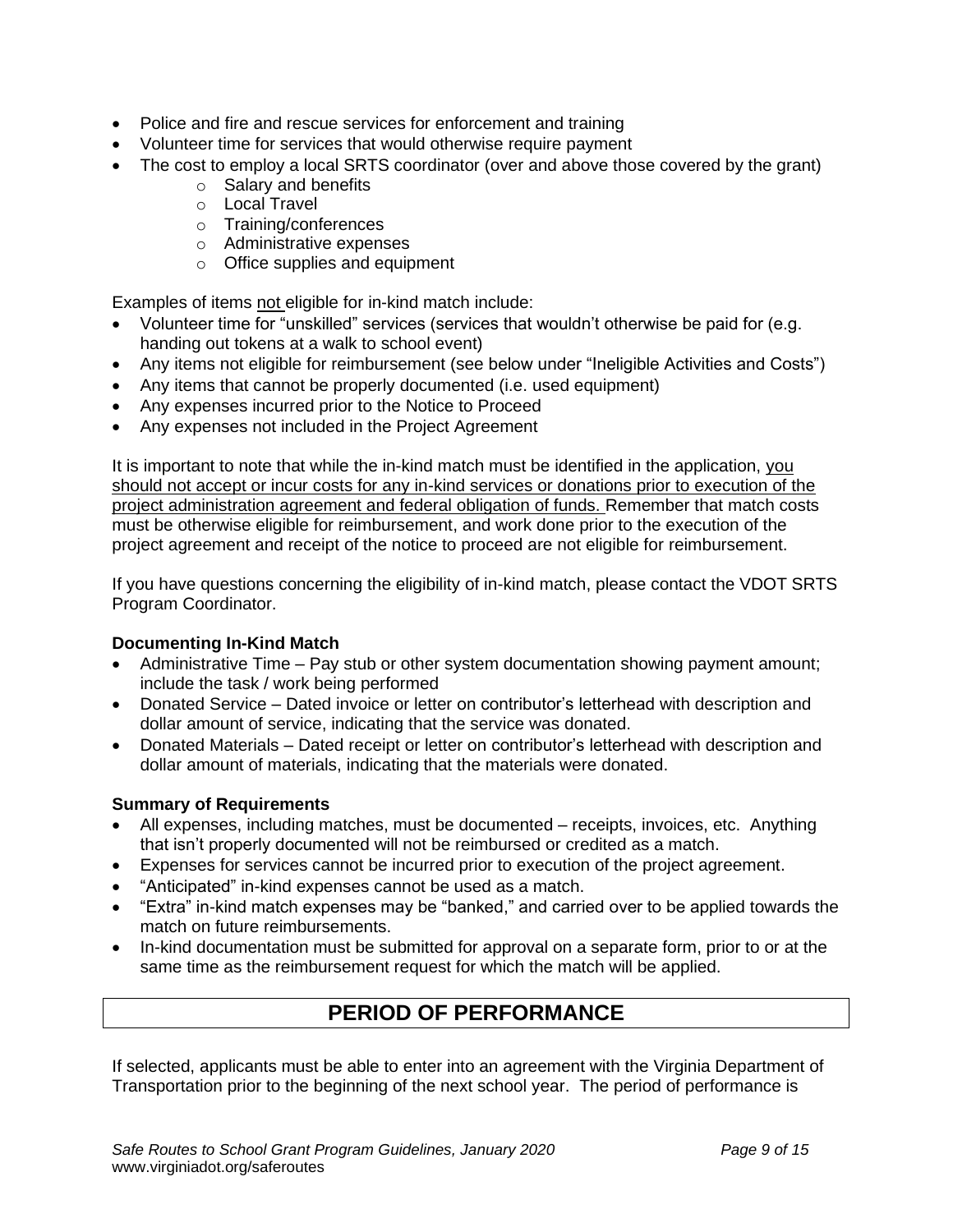typically 12 months, but may last up to 18 months from the date of the "Notice to Proceed" letter, as determined by VDOT.

## **PROGRAM SPONSORSHIP REQUIREMENTS**

Resolutions and Letters of Support must be obtained for Safe Routes to School applications in order to be eligible for SRTS funds. The sponsorship requirements are as follows:

- 1. A Resolution or Letter of Support from the organization sponsoring the application and serving as fiscal agent must be submitted with all applications.
- 2. All applications must include at least one K-8 school as a partner, as indicated in Letters of Support from the principal of each participating school for single and multi-school SRTS applications.
- 3. For multi-school or division-wide applications, a Letter of Support from the School Superintendent or a Resolution of Support from the School Board would meet the requirement as well.
- 4. The sponsor must be able to fund the initial portion of the project (typically the first quarter), as reimbursements will only be made on funds that are already expended.

## **ELIGIBLE ACTIVITIES AND COSTS**

Safe Routes to School funding is intended for projects and program activities that specifically serve the SRTS Program Purpose and that are part of a comprehensive program that addresses the "5 E's" as described at the beginning of these guidelines.

Important: Only activities identified in the target school's Activities and Programs Plan will be eligible for funding. If an applicant seeks funding for an activity that is not included in the corresponding APP, the application will not be considered.

Safe Routes to School funding is intended for projects and program activities that specifically serve the SRTS Program Purpose and that are part of a comprehensive program that addresses the "5 E's" as described at the beginning of these guidelines.

**Eligible Non-Infrastructure Program Activities:** The following activities are eligible for funding through the Safe Routes to School Program (note: for the purpose of applying for funding, a "proposed element" is made up of one or more related activities):

#### **Education:**

- Creation of educational materials
- Pedestrian and bicycle safety skills training for students and parents
- Bicycle rodeo to teach on-bike skills
- Personal safety skills training for students and parents
- Health, environmental and sustainable transportation benefits of walking and bicycling to students
- Education for parents and caregivers about safe driving procedures around school
- Training, including SRTS training workshops that target school and community level audience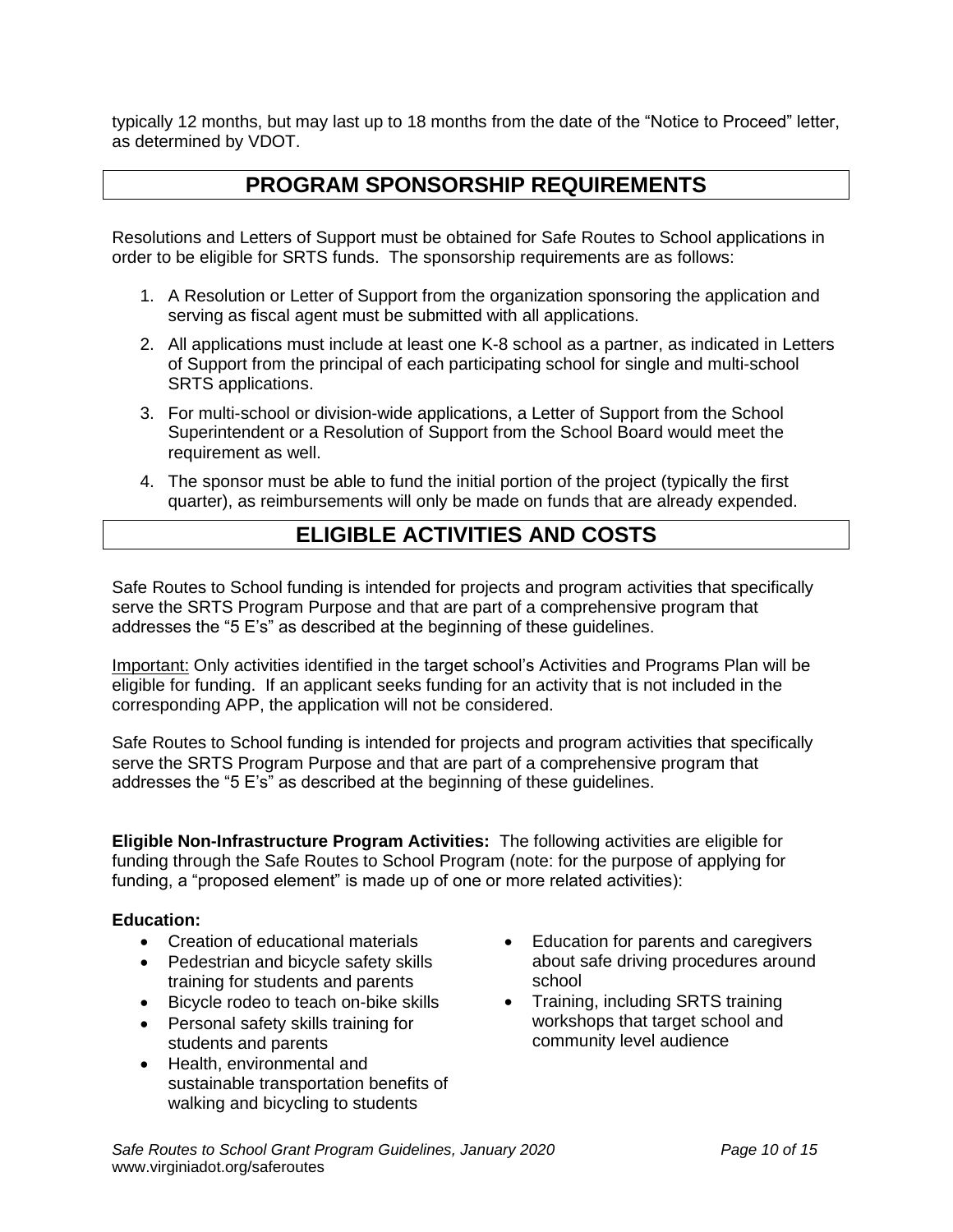#### **Encouragement:**

- SRTS promotional campaigns and materials
- Incentive activities that encourage safe and sustainable walking and bicycling such as:
	- o Walking School Bus programs

#### **Enforcement:**

- Crossing guard training programs and equipment
- Parent or student patrol programs
- o Bike Train programs
- o Walking/biking mileage clubs
- Participation in International Walk to School Day or other special event
- Community safe driving awareness and education campaigns
- Campaigns aimed at lowering speed limits in school vicinity

#### **Evaluation:**

- Photocopying, duplication and printing costs, mailing costs for data gathering
- Counting the number of students who walk and bicycle to and from school (mandated for funded projects)
- Measuring parent/guardian perceptions of safety (mandated for funded projects)
- Consultant services for improving an existing APP

#### **Costs allowed for Non-infrastructure Program Activities:**

- Equipment and supplies used for SRTS activities\*
- Educational materials
- Promotions, incentives (less than \$10 each) or publicity
- Printing, copying and postage
- Consultant services including Planning and Evaluation and Associated Education and Training
- Costs to employ a Local SRTS Coordinator (including wages, benefits, FICA, travel and other expenses): A position to direct the start-up of a SRTS program for an entire city, county, school division or other region (3 or more participating schools) for the identified non-infrastructure elements in the Activities and Programs Plan and application. Funded positions coordinate the efforts of numerous stakeholders and volunteers, and manage the process for implementation at the local or regional level. Requests for funding local coordinators will be evaluated on a case-by-case basis; the position is time-limited and funding should not supplant existing funding for staff who are already responsible for these types of activities.

*\* Contact VDOT SRTS Coordinator regarding eligible equipment and requirements.*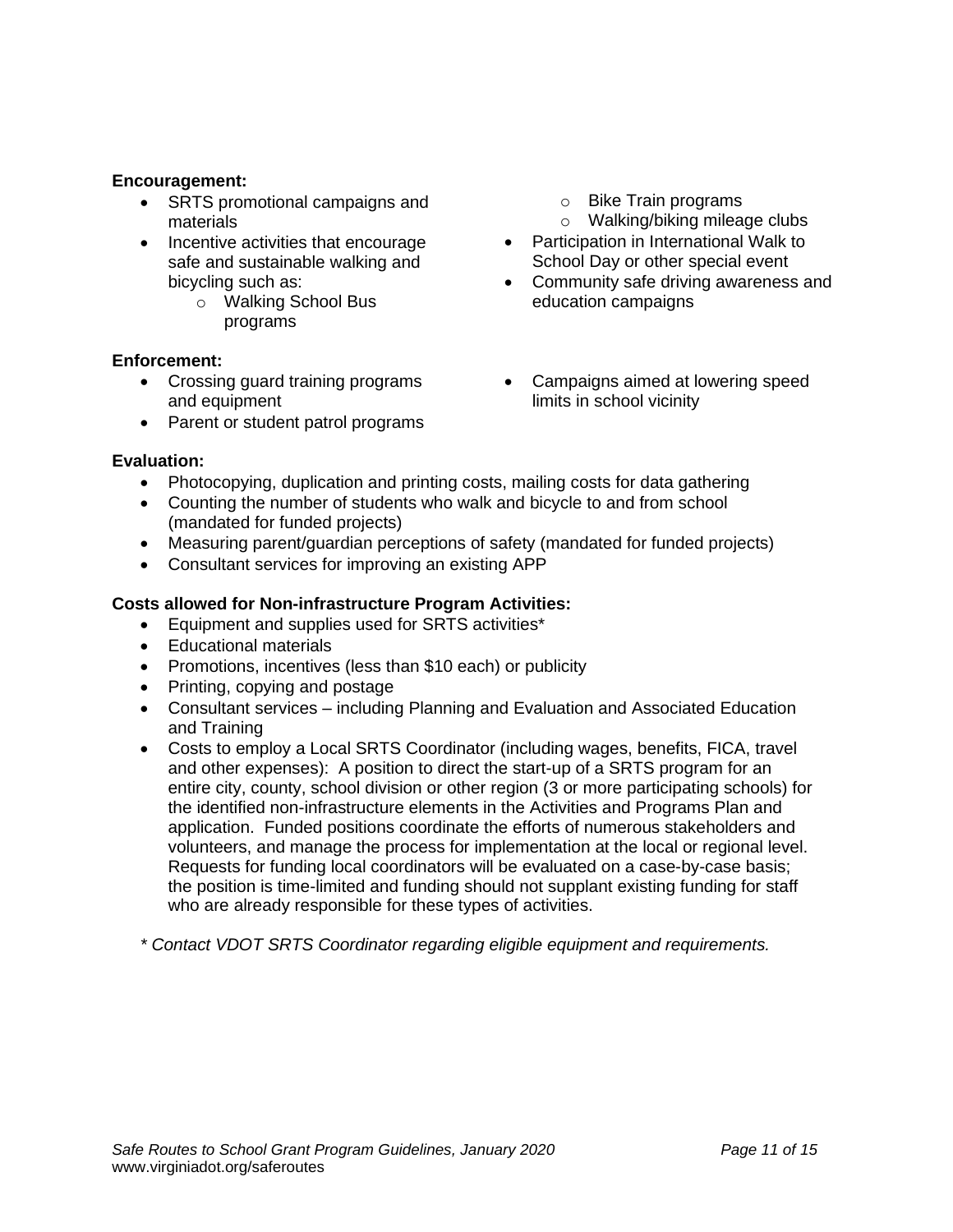## **INELIGIBLE ACTIVITIES AND COSTS**

Funding is flexible for SRTS program elements and projects in order to encourage innovative solutions. Certain activities and projects however, are **ineligible**; they include:

- School bus safety programs and improvements to school bus stops.
- Operating expenses or other expenses that are not startup costs and are routinely covered by other funding sources. Ex. Crossing guard training costs are eligible, but crossing guard salaries are not. \**This does not include local SRTS coordinator expenses.*
- Programs geared specifically toward high schools that do not include  $8<sup>th</sup>$  grade students.

#### **Costs not eligible for reimbursement:**

- Food or drink purchases
- Gift card purchases
- Items to be distributed as a contest or raffle prize to an individual or limited number of students (incentive items should be available either to all students or based on participation)
- Items costing more than \$10 that will be given to students to keep
- Overhead costs for the local coordinator position some equipment purchases are eligible, but will be evaluated on a case by case basis
- Volunteer time
- Construction or installation work, even in cases where equipment was purchased with non-infrastructure funds (e.g. signage or bike rack installation)

## **SELECTION PROCESS AND SCORING**

Applications will be pre-screened by the VDOT Safe Routes to School Program staff for minimum eligibility requirements and completeness of application. Applications will then be distributed to a selection committee for review and scoring. The selection committee is made up of VDOT personnel and staff from partner agencies around the state. In recommending funding, the applications will be scored in accordance with the ranking criteria below. Funding award recommendations will be based on the scoring of applications and demonstrated need. Proposals will be scored based on seven main criteria:

- 1. Potential to increase pedestrian and bicycle safety among youths
- 2. Potential to substantially increase the number of children walking and/or bicycling to school
- 3. Consultation and support for applications by school-based associations, local traffic engineers, local-elected officials, law enforcement agencies, parents and school officials
- *4.* Demonstrated need for the program or activities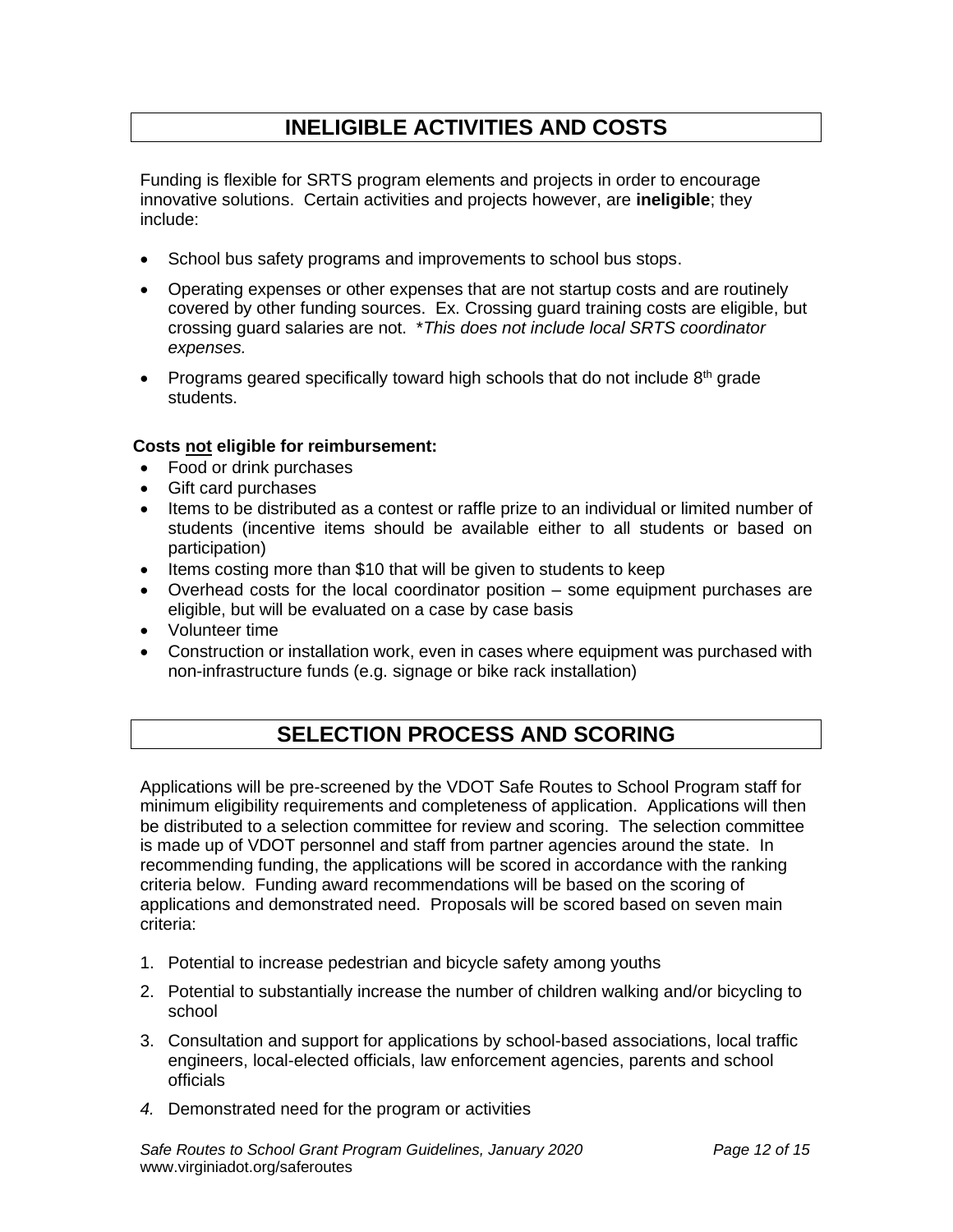- 5. Completeness of application including mapping and appropriateness of budget
- 6. Low cost solutions and capacity to accomplish the proposed program elements or projects
- 7. Demonstrated focus on developing a sustainable program that is intended to become ingrained in regular school activities.

Special consideration will be given to:

- applications in support of Title 1 schools; and
- school divisions new to the SRTS program, and those with less than three years of SRTS non-infrastructure funding

Proposals will be evaluated and selected for full or partial funding. Official notification of funding awards will be made by VDOT via email to the responsible persons listed on the application.

## **REGULATORY REQUIREMENTS and GUIDANCE**

Selected applicants will need to comply with a variety of Federal and State requirements in order to proceed. Potential applicants should carefully review the next two sections and decide if they have the capacity to administer a SRTS program or project. The following requirements will be the responsibility of the applicant.

- **VPPA:** Use of Safe Routes to School funds must be in compliance with the Virginia Public Procurement Act (VPPA). Local government and school divisions generally have a VPPA-compliant procurement process in place. Consult your agency's procurement officer to determine the requirements of procuring goods and services If SRTS funding recipients do not have a VPPA-compliant procurement process, VDOT's procurement process must be followed to ensure compliance.
- **ADA:** Compliance with the Americans with Disabilities Act (ADA) includes all infrastructure requirements and making program materials available in alternative formats.
- **MUTCD:** Signage, striping and pavement marking projects must follow standards in the Manual on Uniform Traffic Control Devices (MUTCD).
- **USC Title 23**: Safe Routes to School expenditures must comply with Davis Bacon prevailing wage rates, competitive bidding, and other contracting requirements.
- **AASHTO**: Bicycle and pedestrian facilities must be designed in accordance with standards as described in the American Association of State Highway and Transportation Officials' manuals.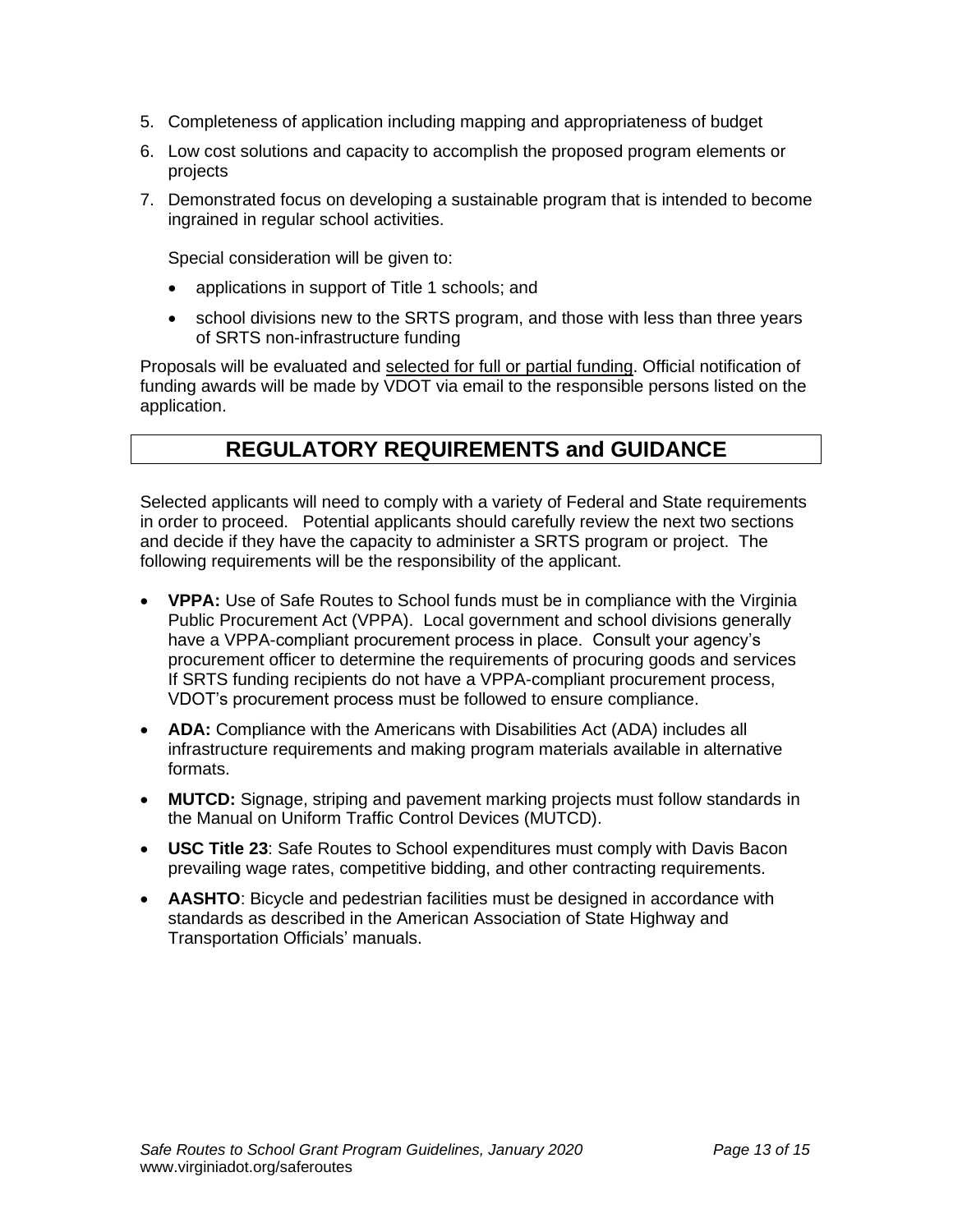## **GENERAL REQUIREMENTS FOR FUNDING RECIPIENTS**

If selected, the Sponsoring Agency will be required to enter into a contract with VDOT in which the agency will agree to sponsor and administer the program and incur costs for work performed until reimbursed.

- **Only those costs incurred after the sponsoring agency has received a "Notice to Proceed" letter can be reimbursed.**
- All costs submitted for reimbursement are subject to eligibility requirements.
- The sponsoring agency will submit proper proof of payment to VDOT for reimbursement.
- All funding recipients are required to meet the evaluation requirements of the program, including student travel tallies and parent surveys. This can be initiated during the APP process or prior to an application. The National Center provides survey collection forms for student travel tallies and parent surveys as part of their [data collection system.](http://saferoutesdata.org/)
- The Sponsoring Agency will be the Virginia SRTS Program's point of contact should the application be selected.
- A final progress report, including all deliverables, is required at the end of the "period of performance", by the date indicated on the project agreement.

## **CONTACT INFORMATION**

Katherine Graham, VDOT SRTS Coordinator

Email: [Katherine.Graham@vdot.virginia.gov](mailto:Katherine.Graham@vdot.virginia.gov)

Phone: 804-786-4198 / Fax: 804-225-4785

Mailing address: Virginia Department of Transportation Safe Routes to School Coordinator 1401 E. Broad St., 1st Floor Richmond, VA 23219

## **RESOURCES**

VDOT Safe Routes to School (SRTS) website - <http://www.virginiadot.org/saferoutes>

VDOT SRTS Activity and Programs Plan – [Instructions and Template](http://www.virginiadot.org/programs/srsm_srts_activities_and_programs_plan_app_for_non-infrastructure_grantsactivities_and_programs_plan_non-infrastructure_act.asp)

VDOT Policy for Integrating Bicycle and Pedestrian Accommodations – [http://www.virginiadot.org/programs/resources/bike\\_ped\\_policy.pdf](http://www.virginiadot.org/programs/resources/bike_ped_policy.pdf)